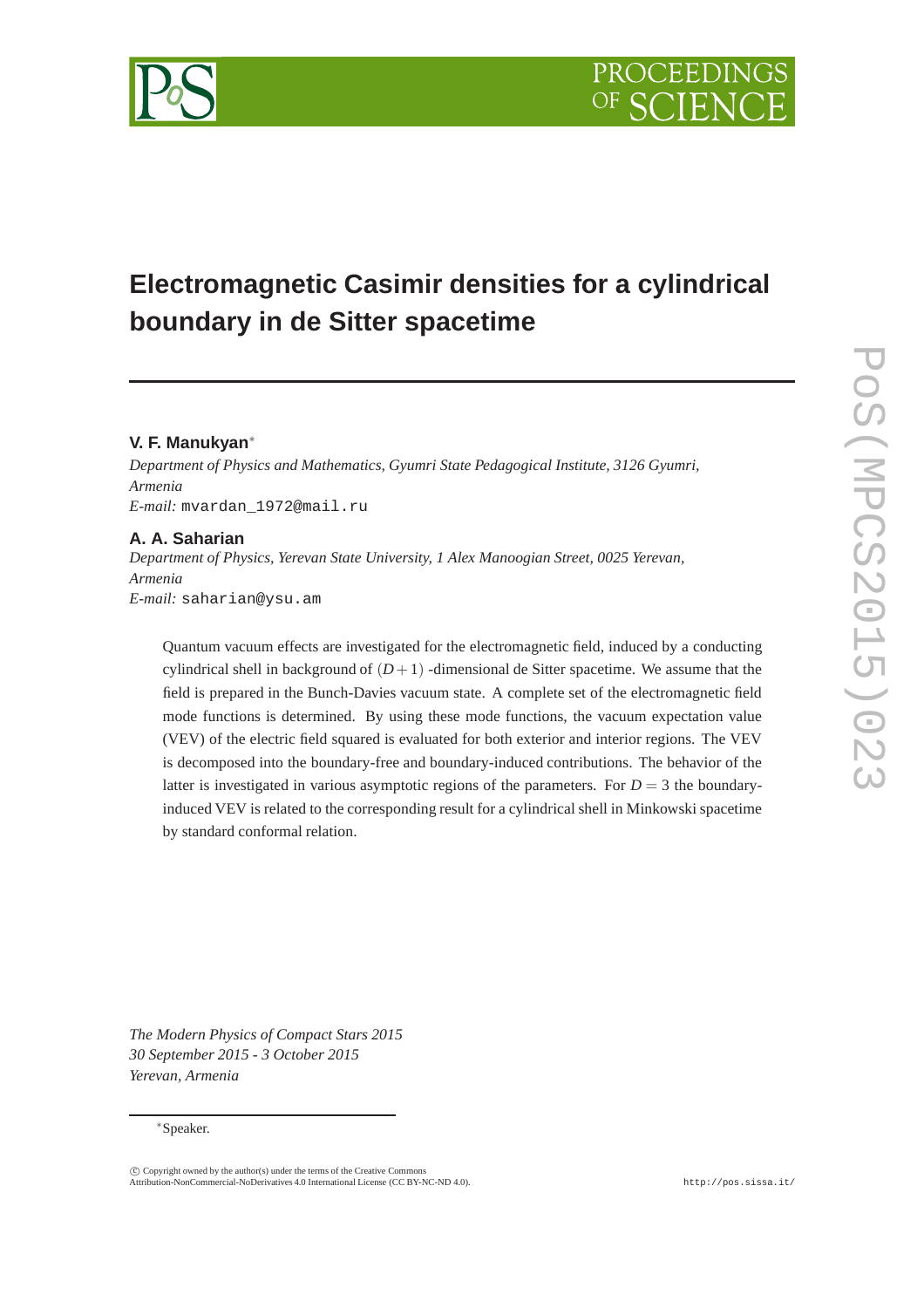#### **1. Introduction**

The de Sitter (dS) spacetime is the maximally symmetric solution of the Einstein equations with a positive cosmological constant. Its importance in gravitational physics is motivated by several reasons. First, because of the high symmetry, a large number of physical problems are exactly solvable on its background. A better understanding of the influence of the gravitational field on physical processes on the dS bulk could serve as a way to deal with more complicated geometries. The investigation of physical effects in dS spacetime is important for understanding the Universe at both the early and late stages of its expansion. In most inflationary scenarios [1], the dS spacetime is employed to solve a number of problems in standard cosmology. During an inflationary epoch, the quantum fluctuations generate seeds for the formation of large scale structures in the Universe. More recently, cosmological observations have indicated that the expansion of the Universe at the present epoch is accelerating [2] and the corresponding dynamics are well described by the model, with a positive cosmological constant as a dominant source. For this source, the standard cosmology would lead to an asymptotic dS universe in the future.

In dS spacetime, the interaction of fluctuating quantum fields with the background gravitational field gives rise to vacuum polarization. Another kind of vacuum polarization is induced by the presence of boundaries. This effect, known as the Casimir effect (for reviews see [3]), is among the most interesting macroscopic manifestations of nontrivial properties of the quantum vacuum. The imposition of boundary conditions on quantum fields alters the spectrum of the zero-point fluctuations and shifts the vacuum expectation values (VEVs) of physical quantities, such as the energy density and stresses. As a consequence, forces arise acting on constraining boundaries. The particular features of these forces depend on the nature of the quantum field, the type of spacetime manifold, the boundary geometry, and the specific boundary conditions imposed on the field.

In the present paper, for the electromagnetic field, we consider a problem with both types of vacuum polarization coming from the background geometry and boundaries. Namely, we evaluate the vacuum expectation value for the electric field squared induced by a cylindrical shell on the background of  $(D+1)$ -dimensional dS spacetime. The study of the Casimir effect for geometries involving cylindrical boundaries have attracted considerable theoretical and experimental interest. In most studies (see, for example, references given in [4]) the geometry of the background spacetime is Minkowskian. Combined effects of a cylindrical boundary and nontrivial topology induced by a cosmic string are discussed in [5]. In [6, 7, 4] the Casimir densities for a scalar field are investigated for planar, spherically and cylindrically symmetric boundaries in dS spacetime.

The paper is organized as follows. In the next section we present the cylindrical modes for the electromagnetic field in dS spacetime with an arbitrary number of spatial dimensions in the presence of a cylindrical shell on which the field obeys perfect conductor boundary conditions. By using these modes, in sections 3 and 4, we evaluate the VEV of the electric field squared inside and outside the cylindrical shell. This VEV is among the most important characteristics of the electromagnetic vacuum. The main results are summarized in section 5.

#### **2. Electromagnetic cylindrical modes in dS spacetime**

We consider a quantum electromagnetic field in background of a  $(D+1)$ -dimensional dS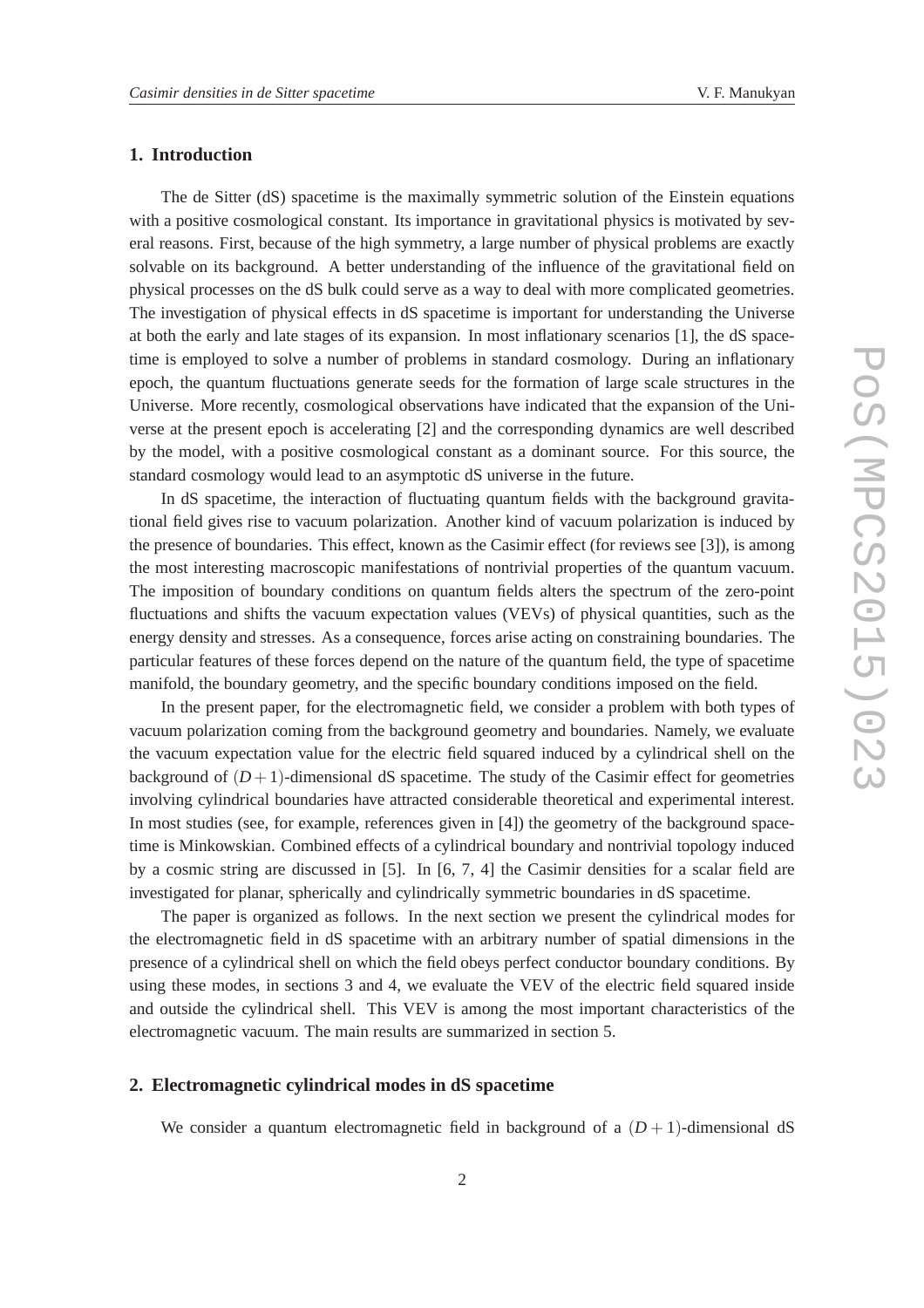spacetime, in the presence of a perfectly conducting cylindrical shell having the radius *a*. In accordance with the problem symmetry, we will write the corresponding line element in cylindrical coordinates  $(r, \phi, z)$ :

$$
ds^{2} = dt^{2} - e^{2t/\alpha} [dr^{2} + r^{2} d\phi^{2} + (d\mathbf{z})^{2}],
$$
\n(2.1)

where  $\mathbf{z} = (z^3, ..., z^D)$ . The parameter  $\alpha$  is related to the cosmological constant  $\Lambda$  through the expression  $\alpha^2 = D(D-1)/(2\Lambda)$ . In addition to the synchronous time coordinate *t*, it is convenient to introduce the conformal time  $\tau$  in accordance with  $\tau = -\alpha e^{-t/\alpha}$ ,  $-\infty < \tau < 0$ . In terms of this coordinate the metric tensor takes a conformally flat form:  $g_{ik} = (\alpha/\tau)^2 \eta_{ik}$ , with  $\eta_{ik}$  being the Minkowskian metric tensor in Cartesian coordinates.

Here we are interested in the changes of the VEVs for the electromagnetic field induced by the cylindrical boundary. For a free electromagnetic field the Maxwell equations have the form

$$
\frac{1}{\sqrt{|g|}}\partial_v\left(\sqrt{|g|}F^{\mu\nu}\right) = 0,\tag{2.2}
$$

where *g* is the determinant of the metric tensor and  $F_{\mu\nu}$  is the electromagnetic field tensor,  $F_{\mu\nu}$  =  $\partial_{\mu}A_{\nu} - \partial_{\nu}A_{\mu}$ . We assume that on the surface  $r = a$  the field obeys the boundary condition

$$
n^{\mu} F_{\mu \nu_1 \cdots \nu_{D-1}}^* = 0, \tag{2.3}
$$

where  $n^{\mu}$  is the normal to the boundary,  $F_{\mu\nu_1\cdots\nu_{D-1}}^*$  is the dual of the field tensor  $F_{\mu\nu}$ . For  $D=3$ the condition (2.3) reduces to the boundary condition on the surface of a perfect conductor. The VEV for a physical quantity  $F\left\{A_{\mu},A_{\nu}\right\}$ , bilinear in the field operator, can be evaluated by using the mode-sum formula

$$
\langle 0|F\left\{A_{\mu},A_{\nu}\right\}|0\rangle = \sum_{\beta} F\{A_{(\beta)\mu},A_{(\beta)\nu}^{*}\},\tag{2.4}
$$

where  $\{A_{(\beta)\mu}, A^*_{(\beta)\nu}\}\$ is a complete set of solutions of the classical field equations obeying the boundary conditions of the problem. Here  $\beta$  stands for a set of quantum numbers specifying the modes. Hence, for the evaluation of the VEVs, in this scheme one needs to know the corresponding mode functions.

In what follows we will work in the coordinates  $(\tau, r, \phi, z)$ . In the Coulomb gauge one has  $A^0 = 0$ ,  $\partial_l(\sqrt{|g|}A^l) = 0$ ,  $l = 1, ..., D$ . For the geometry under consideration, the latter equation is reduced to  $\partial_l(rA^l) = 0$  which is the same as that in the Minkowski spacetime. If we present the solution in the factorized form,  $A_{(\beta)i} = T(\tau)S_{(\beta)i}(x^l)$ , then it can be shown that the parts of the mode functions corresponding to  $S_{(\beta)i}(x^l)$  can be found in a way similar to the for the Minkowski bulk, whereas for the function  $T(\tau)$  one gets  $T(\tau) = \eta^{D/2-1} Z_{D/2-1}(\omega \eta)$  (for the definition of  $\omega$ see below), where  $\eta = |\tau|$  and  $Z_{\nu}(x)$  is a cylinder function of the order v. It can be taken as a linear combination of the Hankel functions  $H_{\nu}^{(1,2)}(x)$ . The relative coefficient in the linear combination depends on the vacuum state under consideration. We assume that the field is prepared in the Bunch-Davies vacuum for which  $Z_v(x) = H_v^{(1)}(x)$ .

As a result, for the modes realizing the Bunch-Davies vacuum state in the region inside the cylindrical shell,  $r < a$ , one has the expressions

$$
\mathbf{A}_{(\beta)} = C_{\beta} \eta^{D/2 - 1} H_{D/2 - 1}^{(1)}(\omega \eta) (\frac{im}{r}, -r\partial_r, 0, \dots, 0) J_m(\gamma r) e^{im\phi + i\mathbf{k} \cdot \mathbf{z}},
$$
(2.5)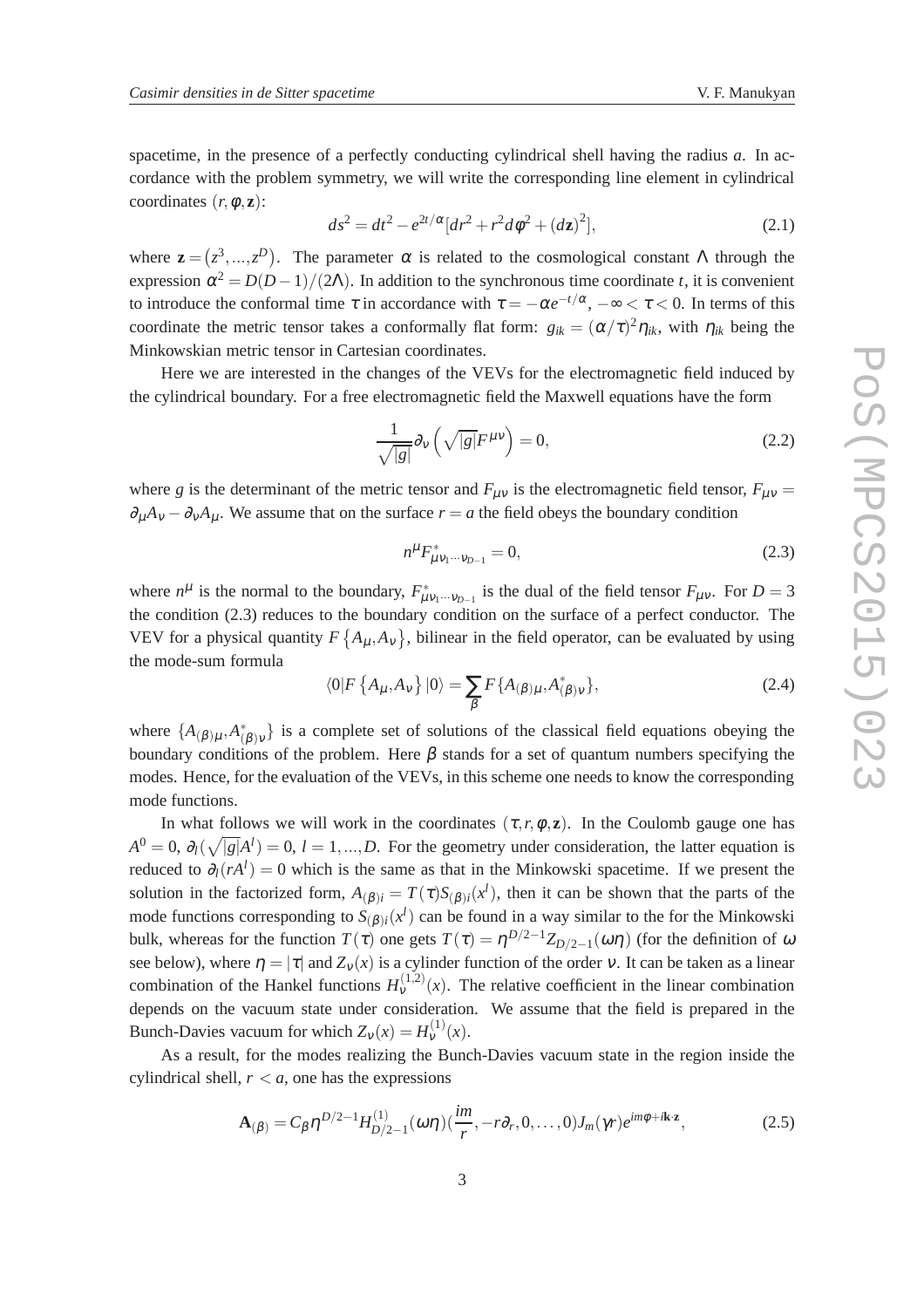for the polarization  $\sigma = 1$ , and

$$
\mathbf{A}_{(\beta)} = \omega C_{\beta} \eta^{D/2 - 1} H_{D/2 - 1}^{(1)}(\omega \eta) \left( \varepsilon_{\sigma} - \frac{i}{\omega^2} \sum_{l=3}^{D} k_l \varepsilon_{\sigma}^l \nabla \right) J_m(\gamma r) e^{im\phi + i\mathbf{k} \cdot \mathbf{z}},\tag{2.6}
$$

for the polarizations  $\sigma = 2, \ldots, D-1$ . Here,  $\mathbf{A}_{(\beta)} = (A_{(\beta)1}, \ldots, A_{(\beta)D})$ ,  $m = 0, \pm 1, \pm 2, \ldots, J_m(x)$  is the Bessel function,  $\mathbf{k} = (k_3, ..., k_D)$ ,  $k = |\mathbf{k}|$ ,  $\nabla = (\partial_r, \partial_\phi, \partial_{z_1}, ..., \partial_{z_D})$ , and

$$
\omega^2 = \gamma^2 + k^2. \tag{2.7}
$$

For the polarization vectors  $\varepsilon_{\sigma} = (0, 0, \varepsilon_{\sigma}^3, \dots, \varepsilon_{\sigma}^D), \sigma = 2, \dots, D-1$ , one has the relations

$$
\sum_{l,n=3}^{D} \left( \omega^2 \delta_n^l + k_n k^l \right) \varepsilon_{\sigma l} \varepsilon_{\sigma'}^n = -\gamma^2 \delta_{\sigma \sigma'}, \tag{2.8}
$$

and

$$
\sum_{\sigma=2}^{D-1} \varepsilon_{\sigma\mu} \varepsilon_{\sigma}^{\nu} = \left(k_{\mu}k^{\nu} - \gamma^2 \delta_{\mu}^{\nu}\right)/\omega^2.
$$
 (2.9)

The eigenvalues for the quantum number  $\gamma$  are determined by the boundary condition (2.3). For the mode  $\sigma = 1$  the allowed values for  $\gamma$  are roots of the equation  $J'_m(\gamma a) = 0$ . For the modes  $\sigma = 2,...,D-1$ , the radial derivative enters in the expression for the component  $A_1$  only. For these modes the boundary condition is reduced to  $J_m(\gamma a) = 0$ . In what follows we will denote the eigenmodes by  $\gamma a = \gamma_{m,n}^{(\lambda)}$ ,  $n = 1, 2, ...$ , where  $\lambda = 1$  for  $\sigma = 1$  and  $\lambda = 0$  for  $\sigma = 2, 3, ...$ ,  $D - 1$ and, hence,

$$
J_m^{(\lambda)}(\gamma_{m,n}^{(\lambda)}) = 0,\t\t(2.10)
$$

where  $f^{(0)}(x) = f(x)$  and  $f^{(1)}(x) = f'(x)$ . Consequently, in the interior region for the set of quantum numbers specifying the modes one has  $\beta = (n, m, \sigma, \mathbf{k})$ .

The normalization coefficients  $C_\beta$  in (2.5) and (2.6) are determined from the orthonormalization condition for the vector potential:

$$
\int d^D x \sqrt{|g|} [A^*_{(\beta')\nu}(x)\nabla^0 A^{\nu}_{(\beta)}(x) - \nabla^0 A^*_{(\beta')\nu}(x)A^{\nu}_{(\beta)}(x)] = 4i\pi \delta_{\beta\beta'},
$$
\n(2.11)

where the integration over the radial coordinate goes over the region inside the cylinder. By using the relation  $(2.8)$  it can be seen that the modes  $(2.6)$  are orthogonal. From  $(2.11)$  one finds

$$
|C_{\sigma}|^2 = \frac{T_m(\gamma a)}{2(2\pi\alpha)^{D-3}a\gamma},\tag{2.12}
$$

for  $\sigma = 1, \ldots, D-1$ , where we have introduced the notation

$$
T_m(x) = x \left[ x^2 J_m^2(x) + \left( x^2 - m^2 \right) J_m^2(x) \right]^{-1}.
$$
 (2.13)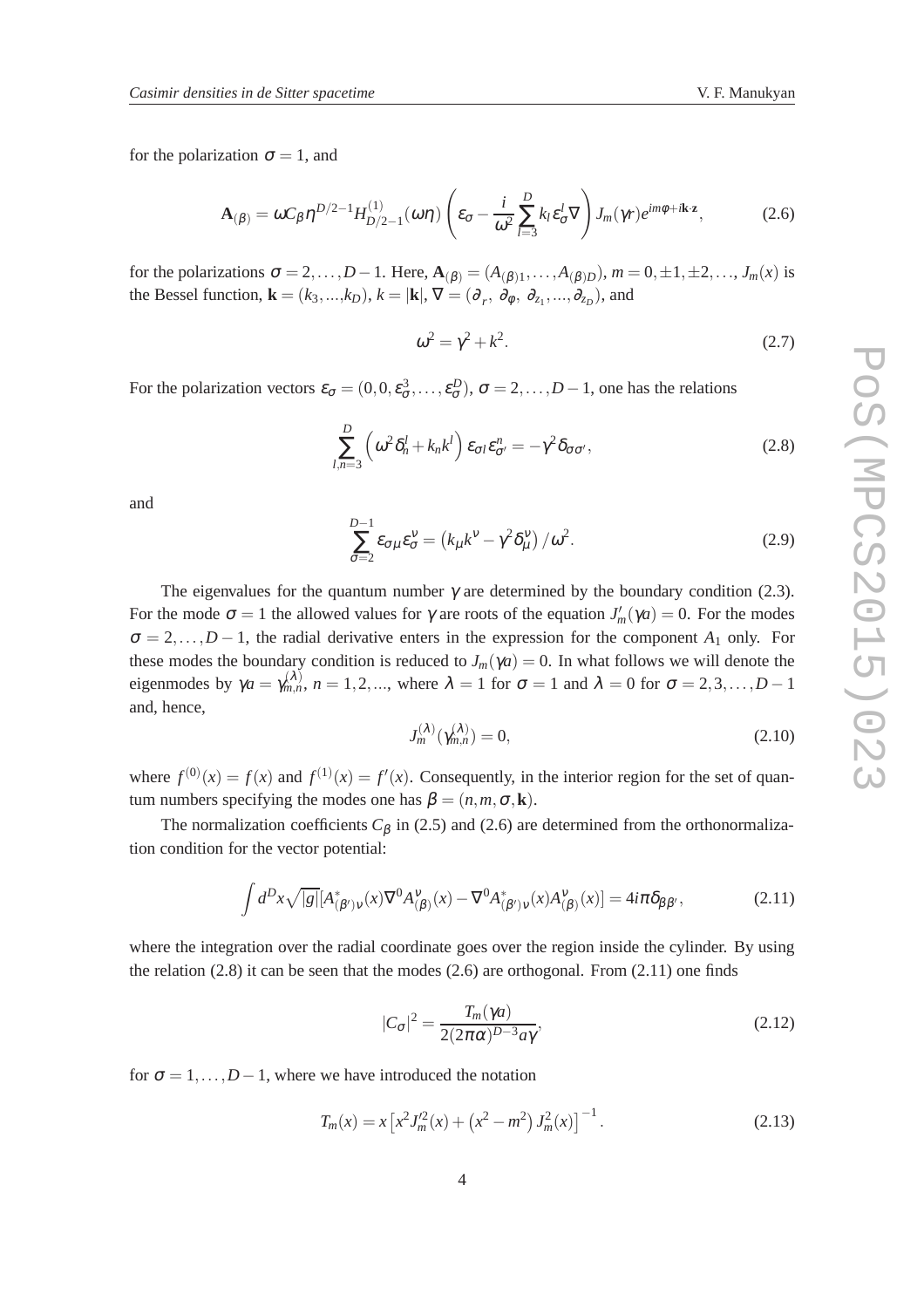#### **3. VEV of the electric field squared inside the shell**

As a local characteristic of the vacuum state we consider the VEV of the electric field squared. This VEV is obtained by making use of the mode-sum formula

$$
\langle 0|E^2(x)|0\rangle \equiv \langle E^2(x)\rangle = -g^{00}g^{ik}\sum_{\beta}\partial_0A_{\beta i}(x)\partial_0A_{\beta k}^*(x). \tag{3.1}
$$

The expression in the right-hand side is divergent and requires a regularization with the subsequent renormalization. The regularization can be done by introducing a cutoff function or by the point splitting. The consideration below does not depend on the specific regularization scheme. Substituting the eigenfunctions (2.5) and (2.6) into the mode-sum, for the VEV inside the shell we find

$$
\langle E^{2} \rangle = \frac{2^{6} A_{D} \eta^{D+2}}{\alpha^{D+1} a^{4}} \sum_{m=0}^{\infty} \int_{0}^{\infty} dk k^{D-3} \sum_{\lambda=0,1}^{\infty} \sum_{n=1}^{\infty} T_{m}(\gamma_{m,n}^{(\lambda)}) \times \gamma_{m,n}^{(\lambda)3} F_{m}^{(\lambda)}[k, J_{m}(\gamma_{m,n}^{(\lambda)} r/a)] L_{D/2-2}(\omega \eta), \qquad (3.2)
$$

where the prime on the sign of the sum means that the term  $m = 0$  should be taken with the coefficient 1/2,

$$
A_D = \frac{1}{(4\pi)^{D/2}\Gamma(D/2 - 1)},
$$
\n(3.3)

and we have used the notation

$$
L_{\nu}(x) = K_{\nu}(xe^{-i\pi/2})K_{\nu}(xe^{i\pi/2}),
$$
\n(3.4)

 $(1)$ 

Here, instead of the Hankel functions we have introduced the Macdonald function  $K_v(x)$ . The function  $F_m^{(\lambda)}[k, f(x)]$  is defined by the relations

$$
F_m^{(\lambda)}[k, f(x)] = \begin{cases} (k^2 r^2 / x^2) \left[ f'^2(x) + m^2 f^2(x) / x^2 \right] + \left[ (D - 3) \left( 1 + k^2 r^2 / x^2 \right) + 1 \right] f^2(x), & \lambda = 0, \\ (1 + k^2 r^2 / x^2) \left[ f'^2(x) + m^2 f^2(x) / x^2 \right], & \lambda = 1. \end{cases}
$$
\n(3.5)

The eigenvalues  $\gamma_{m,n}^{(\lambda)}$  are given implicitly, as roots of the equation (2.10), and the representation (3.2) is not convenient for the further investigation of the VEV. In order to evaluate the mode-sum in (3.2), we apply to the series over *n* the generalized Abel-Plana summation formula [8]

$$
\sum_{n=1}^{\infty} T_m(\gamma_{m,n}^{(\lambda)}) f(\gamma_{m,n}^{(\lambda)}) = \frac{1}{2} \int_0^{\infty} dx f(x) + \frac{\pi}{4} \text{Res}_{z=0} f(z) \frac{Y_m^{(\lambda)}(z)}{J_m^{(\lambda)}(z)}
$$

$$
- \frac{1}{2\pi} \int_0^{\infty} dx \frac{K_m^{(\lambda)}(x)}{I_m^{(\lambda)}(x)} \left[ e^{-m\pi i} f\left( xe^{i\pi/2} \right) + e^{m\pi i} f\left( xe^{-i\pi/2} \right) \right],
$$
(3.6)

where  $Y_m(z)$  is the Neumann function and  $I_m(x)$  is the modified Bessel function of the first kind. In (3.6) it is assumed that the function  $f(z)$  is analytic in the right half plane of the complex variable *z*. For the series in (3.2), as the function  $f(z)$  we take

$$
f(z) = z3LD/2-2(\eta \sqrt{z2/a2 + k2})Fm(\lambda) [k, Jm(zr/a)].
$$
 (3.7)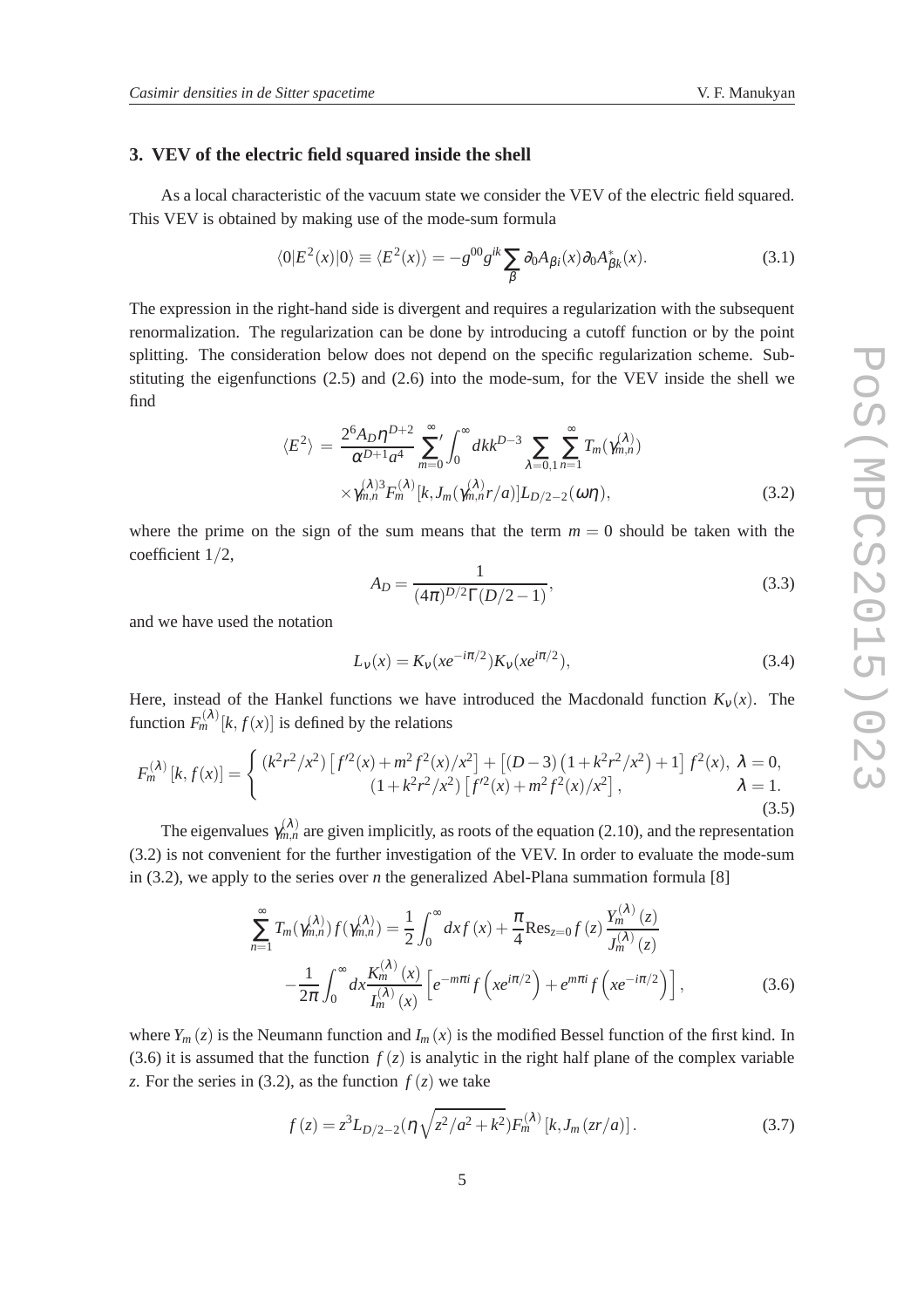After the application of the summation formula, the VEV of the electric field squared is decomposed as

$$
\langle E^2 \rangle = \langle E^2 \rangle_0 + \langle E^2 \rangle_b. \tag{3.8}
$$

Here, the first term in the right-hand side comes from the first integral in (3.6) and is the VEV in dS spacetime in the absence of boundaries:

$$
\langle E^2 \rangle_0 = \frac{2^5 A_D \eta^{D+2}}{\alpha^{D+1}} \sum_{m=0}^{\infty} \int_0^{\infty} dk \, k^{D-3} \int_0^{\infty} dx \, x^3 F_{(0)m}[k, J_m(xr)] L_{D/2-2}(\eta \sqrt{k^2 + x^2}),\tag{3.9}
$$

where

$$
F_{(0),m}[k,f(x)] = \left(1 + 2\frac{k^2r^2}{x^2}\right) \left[f'^2(x) + \frac{m^2}{x^2}f^2(x)\right] + \left[(D-3)\left(1 + \frac{k^2r^2}{x^2}\right) + 1\right]f^2(x).
$$
 (3.10)

The part of the VEV  $\langle E^2 \rangle$ <sub>b</sub> is the contribution of the last integral of (3.6). This part is induced by the presence of the cylindrical boundary and is given by the expression

$$
\langle E^{2} \rangle_{b} = \frac{2^{5} A_{D}}{\alpha^{D+1}} \sum_{m=0}^{\infty} \sum_{\lambda=0,1} \int_{0}^{\infty} dx x^{D+1} \frac{K_{m}^{(\lambda)} (x a/\eta)}{I_{m}^{(\lambda)} (x a/\eta)} \times \int_{0}^{1} ds s (1-s^{2})^{D/2-2} G_{m}^{(\lambda)} [s, I_{m} (xr/\eta)] f_{D/2-2} (xs), \qquad (3.11)
$$

with the notations

$$
f_{V}(x) = K_{V}(x) [I_{-V}(x) + I_{V}(x)],
$$
\n(3.12)

and

$$
G_m^{(\lambda)}[s, f(x)] = \begin{cases} (1 - s^2) \left[ f'^2(x) + m^2 f^2(x) / x^2 \right] + \left[ s^2 (D - 3) + 1 \right] f^2(x), & \lambda = 0, \\ -s^2 \left[ f'^2(x) + m^2 f^2(x) / x^2 \right], & \lambda = 1. \end{cases}
$$
(3.13)

The representation (3.11) is valid for all even values of *D* and for  $D < 7$  in the case of odd *D*.

As is seen from (3.9) and (3.11), in the new representation of the VEV the explicit knowledge of the eigenvalues  $\gamma_{m,n}^{(\lambda)}$  is not required. Another advantage is that we have explicitly separated the part corresponding to the boundary-free dS spacetime. The presence of the boundary does not change the local geometry for points outside of the shell. This means that at those points the divergences are the same in both problems, in the absence and in the presence of the boundary. From here it follows that the divergences in (3.8) are contained in the part  $\langle E^2 \rangle_0$  only, whereas the boundary-induced contribution  $\langle E^2 \rangle$ <sub>b</sub> is finite for points away from the boundary and the regularization, implicitly assumed in the discussion above, can be safely removed. Hence, the renormalization is required for the boundary-free part only. Note that the expression for the latter can be further simplified after the summation over *m* by using the standard result for the series involving the square of the Bessel function.

Let us consider the properties of the boundary-induced contribution in the VEV of the field squared. First of all, by taking into account that for  $D \geq 3$  one has  $G_m^{(0)}[s, f(x)] > 0$ ,  $G_m^{(1)}[s, f(x)] <$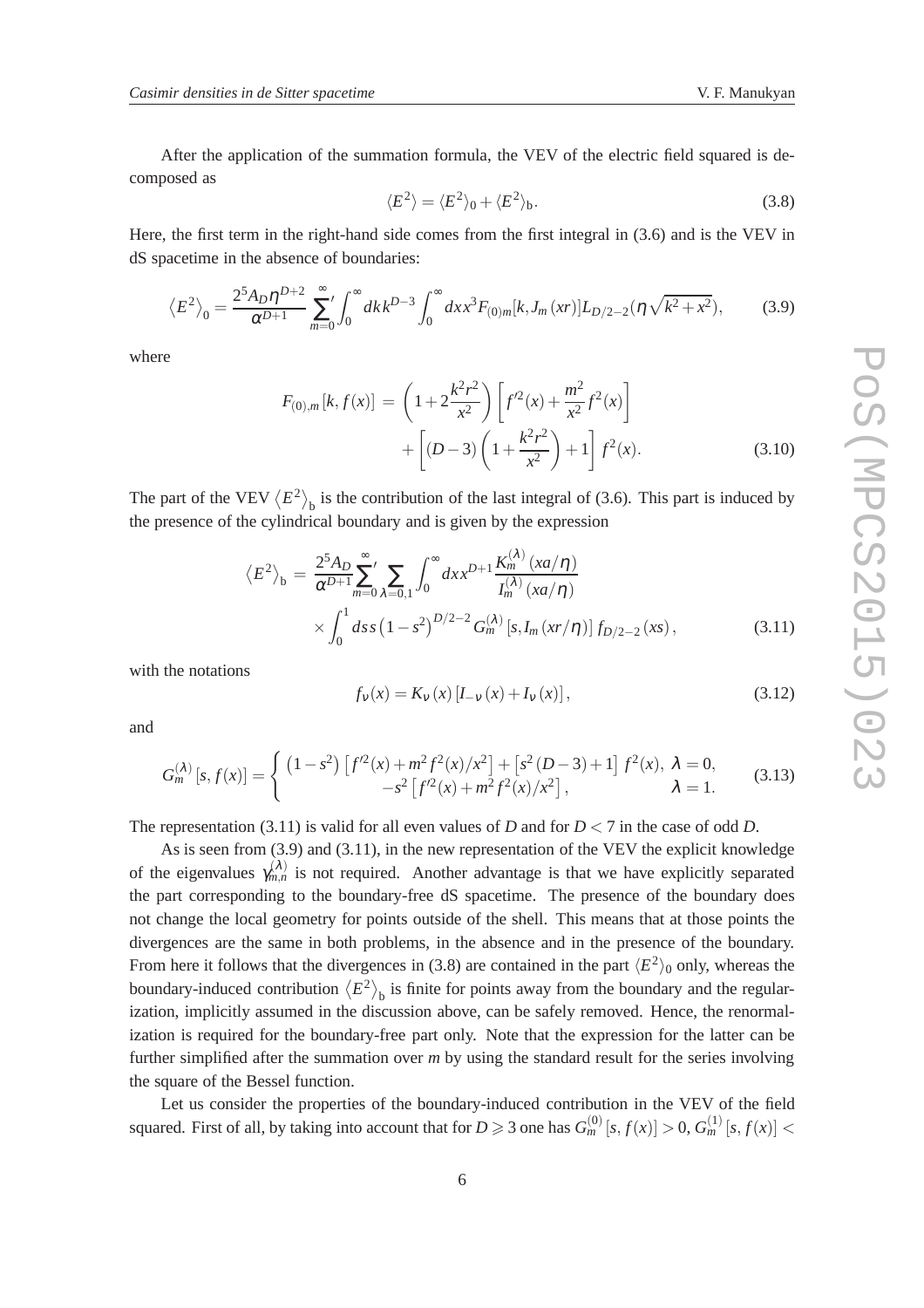0, and the function  $f_{D/2-2}(x)$  is positive for the values of *D* for which the representation (3.11) is valid, from (3.11) it follows that  $\langle E^2 \rangle$ <sub>b</sub> is always positive. The VEV of the electric field squared inside a cylindrical shell in Minkowski spacetime is obtained the limiting transition  $\alpha \to \infty$  for a fixed value of *t*. In this limit one has  $\eta \approx \alpha - t$  and, hence,  $\eta$  is large. Passing to a new integration variable  $y = x/\eta$ , we see that  $\eta$  appears in the argument of the function  $f_{D/2-2}(y \in \eta)$ . By taking into account that for large arguments one has  $f_{D/2-2}(u) \approx 1/u$ , after the integration over *s*, one gets  $\lim_{\alpha\to\infty}\left\langle E^2 \right\rangle_{b} = \left\langle E^2 \right\rangle_{(\mathrm{M})b}$ , where

$$
\langle E^2 \rangle_{(M)b} = \frac{4(4\pi)^{(1-D)/2}}{\Gamma((D+1)/2)} \sum_{m=0}^{\infty} \sum_{\lambda=0,1} \int_0^{\infty} dx x^D \frac{K_m^{(\lambda)}(ax)}{I_m^{(\lambda)}(ax)} G_{(M)m}^{(\lambda)}[I_m(rx)], \tag{3.14}
$$

with

$$
G_{(M)m}^{(\lambda)}[f(x)] = \begin{cases} (D-2)\left[f'^2(x) + (m^2/x^2 + 2)f^2(x)\right], \ \lambda = 0, \\ -\left[f'^2(x) + m^2f^2(x)/x^2\right], \quad \lambda = 1, \end{cases}
$$
(3.15)

is the VEV of the electric field squared inside a cylindrical shell in the Minkowski bulk.

In the special case of 4-dimensional dS spacetime one has  $D = 3$  and  $f_{-1/2}(u) = 1/u$ . After the integration over *s* in (3.11), we find

$$
\left\langle E^2 \right\rangle_b = (\eta/\alpha)^4 \left\langle E^2 \right\rangle_{\text{(M)}b},\tag{3.16}
$$

where  $\langle E^2 \rangle_{(M)b}$  is given by (3.14) with *D* = 3. In this case, the VEV of the field squared is related to the corresponding result in Minkowski spacetime by standard conformal transformation with the conformal factor  $(\eta/\alpha)^4$ . This is a direct consequence of the conformal invariance of the electromagnetic field in  $D = 3$  spatial dimensions and of the conformal flatness of the background geometry. Note that the Casimir energy of an infinite perfectly conducting cylindrical shell in background of 4-dimensional Minkowski spacetime has been evaluated in [9] on the base of a Green's function technique with an ultraviolet regulator. Later the corresponding result was rederived by the zeta function technique [10, 11] and by using the mode-by-mode summation technique [12]. The VEV of the energy-momentum tensor inside and outside of the shell has been investigated in [13].

On the axis of the shell,  $r = 0$ , the only nonzero contribution to the boundary-induced VEV comes from the terms in  $(3.11)$  with  $m = 0, 1$ :

$$
\langle E^{2} \rangle_{b,r=0} = \frac{2^{4} A_{D}}{\alpha^{D+1}} \left(\frac{\eta}{a}\right)^{D+2} \int_{0}^{\infty} dx x^{D+1} \int_{0}^{1} ds s (1-s^{2})^{D/2-2} f_{D/2-2}(xs\eta/a)
$$

$$
\times \left[ (s^{2} (D-3) + 1) \frac{K_{0}(x)}{I_{0}(x)} + (1-s^{2}) \frac{K_{1}(x)}{I_{1}(x)} - s^{2} \frac{K_{1}'(x)}{I_{1}'(x)} \right].
$$
(3.17)

The shell-induced VEV diverges on the boundary. For points near the boundary the contribution of the modes with small wavelengths dominate and at distances from the shell smaller than the curvature radius of the dS spacetime the influence of the gravitational field is small. The leading term in the expansion with respect to the distance coincides with that for the shell in Minkowski bulk.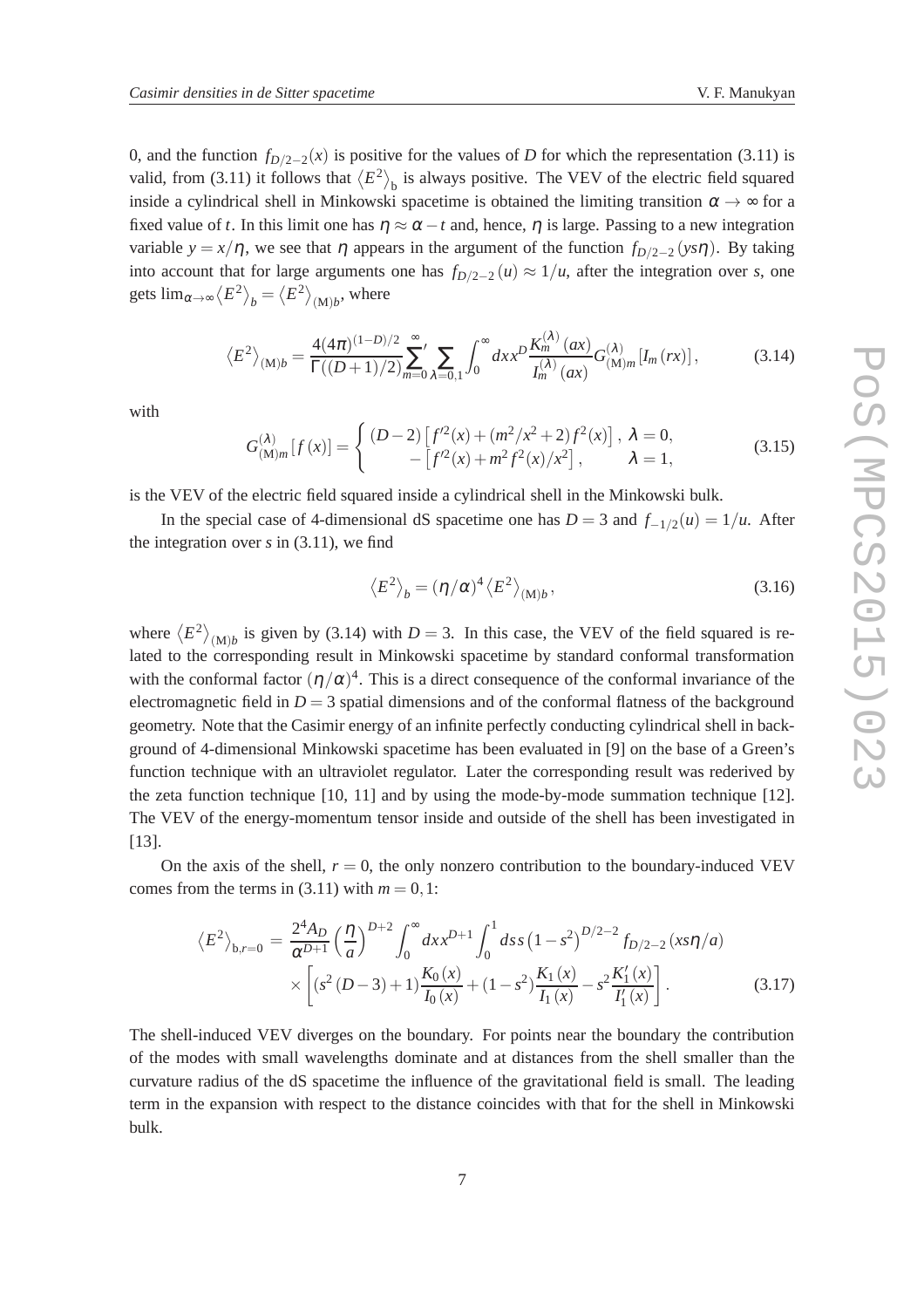### **4. Field squared in the exterior region**

In the region outside the shell, the eigenfunctions for the vector potential, obeying the boundary condition (2.3), are given by the formulae (2.5) and (2.6) with the replacement

$$
J_m(\gamma r) \to g_m^{(\lambda)}(\gamma a, \gamma r) = J_m(\gamma r) Y_m^{(\lambda)}(\gamma a) - Y_m(\gamma r) J_m^{(\lambda)}(\gamma a). \tag{4.1}
$$

Now, in the normalization condition (2.11) the integration over the radial coordinate goes over the region  $a \le r < \infty$  and in the right-hand side the delta symbol is understood as the Dirac delta function  $\delta(\gamma - \gamma')$ . As the normalization integral diverges for  $\gamma' = \gamma$ , the main contribution into the integral comes from large values of *r*. By making use of the asymptotic formulas for the Bessel and Neumann functions for large arguments, one gets

$$
|C_{\sigma}|^{2} = \frac{[J_{m}^{(\lambda)2}(\gamma a) + Y_{m}^{(\lambda)2}(\gamma a)]^{-1}}{4(2\pi\alpha)^{D-3}\gamma}.
$$
\n(4.2)

For the VEV of the field squared one finds

$$
\langle E^2 \rangle = \frac{2^5 A_D \eta^{D+2}}{\alpha^{D+1}} \sum_{m=0}^{\infty} \int_0^{\infty} dk k^{D-3} \int_0^{\infty} d\gamma
$$
  
 
$$
\times \gamma^3 \sum_{\lambda=0,1} \frac{F_m^{(\lambda)}[k, g_m^{(\lambda)}(\gamma a, \gamma r)]}{J_m^{(\lambda)2}(\gamma a) + Y_m^{(\lambda)2}(\gamma a)} L_{D/2-2}(\omega \eta).
$$
 (4.3)

Similar to the case of the interior region, we assume that some regularization scheme is used for the right-hand side of (4.3). In order to extract the boundary-free contribution, given by (3.9), we use the relation

$$
\frac{F_m^{(\lambda)}[k,g_m^{(\lambda)}(\gamma a,\gamma r)]}{J_m^{(\lambda)2}(\gamma a)+Y_m^{(\lambda)2}(\gamma a)}=F_m^{(\lambda)}[k,J_m(\gamma a)]-\frac{1}{2}\sum_{j=0,1}\frac{J_m^{(\lambda)}(\gamma a)}{H_m^{(j)}(\lambda)}F_m^{(\lambda)}[k,H_m^{(j)}(\gamma a)].\hspace{1cm}(4.4)
$$

This allows to present the VEV of the field squared in the decomposed form (3.8) with the shellinduced part

$$
\langle E^2 \rangle_b = -\frac{2^4 A_D \eta^{D+2}}{\alpha^{D+1}} \sum_{m=0}^{\infty} \int_0^{\infty} dk k^{D-3} \sum_{j=0,1} \sum_{\lambda=0,1} \int_0^{\infty} d\gamma
$$
  
 
$$
\times \gamma^3 \frac{J_m^{(\lambda)}(\gamma a)}{H_m^{(j)(\lambda)}(\gamma a)} F_m^{(\lambda)}[k, H_m^{(j)}(\gamma a)] L_{D/2-2}(\omega \eta).
$$
 (4.5)

Now, we rotate the contour of integration over  $\gamma$  by the angle  $\pi/2$  for the term with  $j = 1$  and by the angle  $-\pi/2$  for *j* = 2. Introducing the modified Bessel function, the expression (4.5) takes the form

$$
\langle E^{2} \rangle_{b} = \frac{2^{5} A_{D}}{\alpha^{D+1}} \sum_{m=0}^{\infty} \sum_{\lambda=0,1} \int_{0}^{\infty} dx x^{D+1} \frac{I_{m}^{(\lambda)}(ax/\eta)}{K_{m}^{(\lambda)}(ax/\eta)} \times \int_{0}^{1} ds s (1-s^{2})^{D/2-2} G_{m}^{(\lambda)}[s, K_{m}(xr/\eta)] f_{D/2-2}(xs), \qquad (4.6)
$$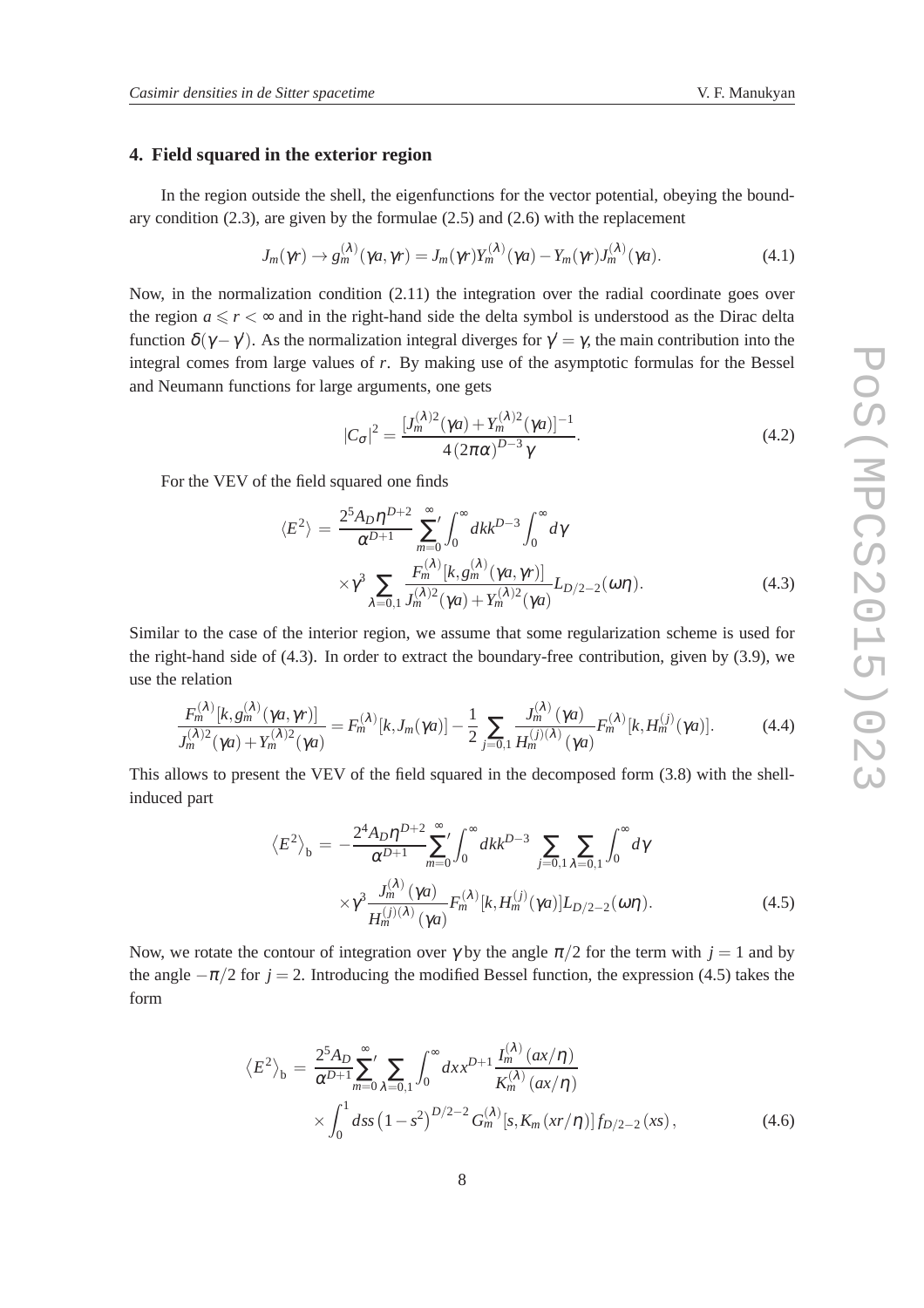where the functions  $G_m^{(\lambda)}[s, f(x)]$  are defined by the formulae (3.13). Comparing this result with (3.11), we see that the expressions for the interior and exterior regions are related by the interchange  $I_m \leftrightarrows K_m$ . The representation (4.5) is valid for even values of *D* and for odd values  $D < 7$ . Similar to the case of the interior region, for these values of *D*, the boundary-induced VEV is positive in the exterior region.

At large proper distances from the shell compared with the dS curvature radius, we have  $r/\eta \gg 1$ . Introducing in (4.5) a new integration variable  $y = xr/\eta$ , we expand the functions  $I_m^{(\lambda)}(ya/r)/K_m^{(\lambda)}(ya/r)$  and  $f_{D/2-2}(ys\eta/r)$  for small values of the arguments. The leading contribution comes from the term with  $\lambda = 0$ ,  $m = 0$ . For even  $D > 4$  one gets

$$
\langle E^2 \rangle_b \approx \frac{8(2D+1)(D-2)\Gamma^3(D/2+1)}{D(D-4)\Gamma(D+2)\pi^{D/2}\alpha^{D+1}\ln(r/a)} (\eta/r)^{D+2}.
$$
 (4.7)

In the case  $D = 4$  the leading term is given by

$$
\langle E^2 \rangle_b \approx \frac{12\pi^{-2} (\eta/r)^6}{5\alpha^5 \ln(r/a)\ln(r/\eta)}.
$$
\n(4.8)

For  $D = 3$  and  $D = 5$  we find

$$
\langle E^2 \rangle_b \approx \frac{2(\eta/r)^4}{3\pi\alpha^4 \ln(r/a)}, D = 3,
$$
  

$$
\langle E^2 \rangle_b \approx \frac{7(\eta/r)^6}{10\pi^2\alpha^6 \ln(r/a)}, D = 5.
$$
 (4.9)

Note that for a cylindrical shell in Minkowski bulk, at large distance from the shell,  $r \gg a$ , the leading term in the corresponding asymptotic expansion is given by

$$
\langle E^2 \rangle_{\text{(M)b}} \approx \frac{(3D-1)(D-2)\Gamma^3((D+1)/2)}{\pi^{(D-1)/2}(D-1)\Gamma(D+1)r^{D+1}\ln(r/a)},\tag{4.10}
$$

for all dimensions with  $D \ge 3$ . As is seen, the influence of the gravitational field is essential at distances from the shell larger than the curvature radius of the background spacetime.

#### **5. Conclusion**

We have investigated the combined effects of the background gravitational field and boundaries on the characteristics of the electromagnetic vacuum. In order to have an exactly solvable problem we have considered highly symmetric bulk and boundary geometries: cylindrical shell in background of dS spacetime. On the shell the field operator obeys the boundary condition that is a generalization of the perfect conductor boundary condition for an arbitrary number of spatial dimensions. We have assumed that the field is prepared in the Bunch-Davies vacuum state. The VEVs of physical observables, bilinear in the field operator, are expressed in the form of the summation over a complete set of the field modes obeying the boundary conditions. We have constructed these modes for the problem under consideration. For separate polarizations, the corresponding vector potentials are given by the expressions (2.5) and (2.6) in the region inside the shell and the eigenvalues for  $\gamma$  are determined by the equation (2.10). In the exterior region the eigenvalues of  $\gamma$  are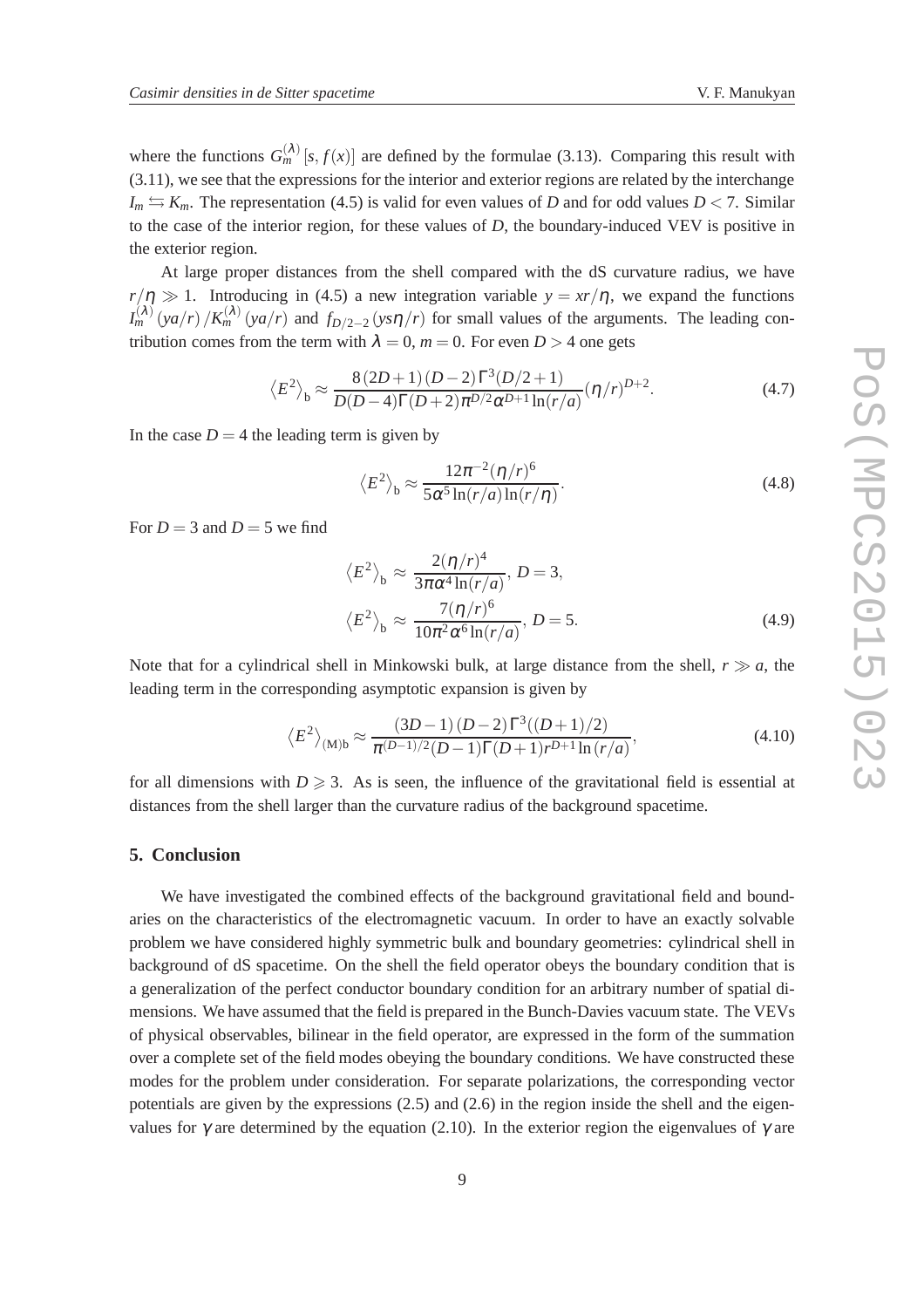continuous and the mode functions are obtained from the interior ones by the replacement (4.1) in the radial functions.

As a physical characteristic of the vacuum state we have investigated the VEV of the electric field squared. In the corresponding mode-sum, for the summation over the eigenvalues of  $\gamma$  we have used the summation formula (3.6). This allowed us to extract from the VEV the boundaryfree part and to present the contribution induced by the shell in the form of strongly convergent integral for points away from the boundary. In this way, the renormalization is reduced to the one for the boundary-free dS spacetime. The boundary-induced contributions to the VEV of the electric field squared in the interior and exterior regions are given by the expressions (3.11) and (4.6). In both the regions these contributions are positive. For points near the boundary, at distances from the shell smaller than the curvature radius of the dS spacetime, the influence of the gravitational field on the vacuum local characteristics is small. We have shown that the effect of the background curvature is essential at distances from the shell larger than the dS curvature radius.

#### **Acknowledgments**

A. A. S. was supported by the State Committee of Science Ministry of Education and Science RA, within the frame of Grant No. SCS 15T-1C110, and by the Armenian National Science and Education Fund (ANSEF) Grant No. hepth-4172.

#### **References**

- [1] A. D. Linde, Particle Physics and Inflationary Cosmology (Harwood Academic Publishers, Chur, Switzerland 1990).
- [2] A. G. Riess et al., Astrophys. J. **659**, 98 (2007); D.N. Spergel et al., Astrophys. J. Suppl. Ser. **170**, 377 (2007); E. Komatsu et al., Astrophys. J. Suppl. Ser. **180**, 330 (2009).
- [3] V. M. Mostepanenko, N. N. Trunov, *The Casimir Effect and Its Applications* (Oxford University Press, Oxford, 1997); K. A. Milton, *The Casimir Effect: Physical Manifestation of Zero–Point Energy* (World Scientific, Singapore, 2002); M. Bordag, G. L. Klimchitskaya, U. Mohideen, V. M. Mostepanenko, *Advances in the Casimir Effect* (Oxford University Press, Oxford, 2009); *Casimir Physics*, edited by D. Dalvit, P. Milonni, D. Roberts, F. da Rosa, Lecture Notes in Physics Vol. 834 (Springer-Verlag, Berlin, 2011).
- [4] A. A. Saharian, V. F. Manukyan, Class. Quantum Grav. **32**, 025009 (2015).
- [5] I. Brevik, T. Toverud, Class. Quantum Gravity **12**, 1229 (1995); E. R. Bezerra de Mello, V. B. Bezerra, A. A. Saharian, A. S. Tarloyan, Phys. Rev. D **74**, 025017 (2006); E. R. Bezerra de Mello, V. B. Bezerra, A. A. Saharian, Phys. Lett. B **645**, 245 (2007); E. R. Bezerra de Mello, V. B. Bezerra, A. A. Saharian, A. S. Tarloyan, Phys. Rev. D **78**, 105007 (2008); V. V. Nesterenko, I. G. Pirozhenko, Class. Quantum Grav. **28**, 175020 (2011).
- [6] M. R. Setare, R. Mansouri, Classical Quantum Gravity **18**, 2331 (2001); A. A. Saharian, T. A. Vardanyan, Class. Quantum Grav. **26**, 195004 (2009); E. Elizalde, A. A. Saharian, T. A. Vardanyan, Phys. Rev. D **81**, 124003 (2010); A. A. Saharian, Int. J. Mod. Phys. A **26**, 3833 (2011); P. Burda, JETP Lett. **93**, 632 (2011); S. Bellucci, A. A. Saharian, A. H. Yeranyan, Phys. Rev. D **89**, 105006 (2014).